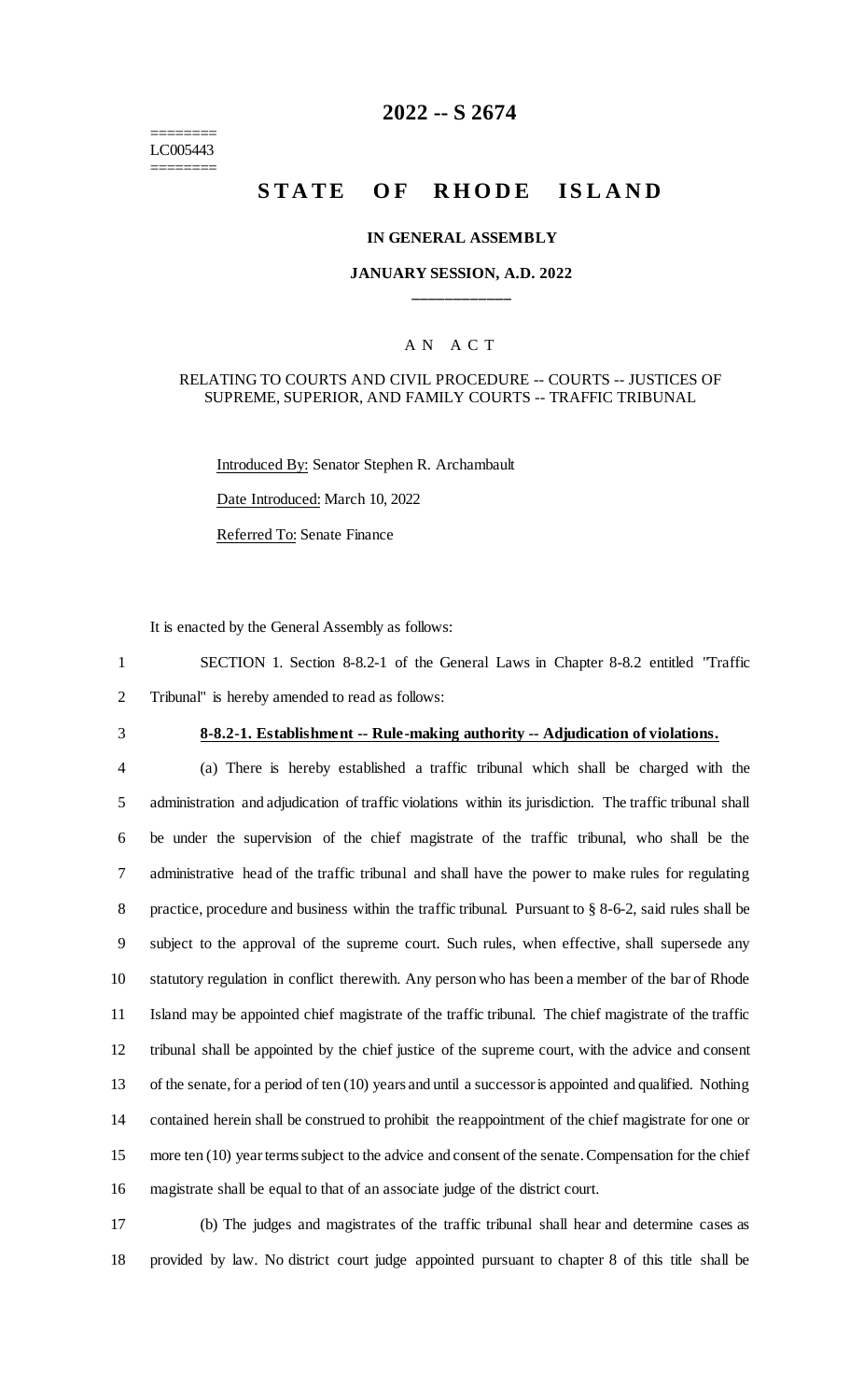assigned to perform duties of a judge or magistrate of the traffic tribunal under this chapter. The chief magistrate of the traffic tribunal may assign a judge or magistrate who is authorized to hear and decide cases in the traffic tribunal to serve as administrative judge or magistrate of the traffic tribunal and the administrative judge or magistrate shall perform such administrative duties as may be delegated to him or her by the chief magistrate. Once assigned to the position, the administrative judge or magistrate shall hold said administrative position for the remainder of his or her respective term as a judge or magistrate of the traffic tribunal.

 (c)(1) Those judges of the administrative adjudication court in active service on July 1, 1999 shall serve within the traffic tribunal. Whenever the total number of judges and magistrates in the traffic tribunal exclusive of the chief magistrate shall be less than seven (7), the chief justice of the supreme court, with the advice and consent of the senate, may, as needed, assign a duly qualified member of the bar of this state to act as a magistrate to fill such vacancy and shall submit his or her name to the senate for confirmation. In the event of a vacancy in the position of chief magistrate, the chief justice of the supreme court shall appoint a successor in accordance with subsection 8-8.2-1(a). Any magistrate assigned under this section shall serve a term of ten (10) years and until a successor is appointed and qualified, and shall be in the unclassified service of the state. Nothing herein shall be construed to prohibit the assignment of a magistrate to more than one such term, subject to the advice and consent of the senate. Compensation for any such magistrate 19 shall in no event be equal to or more than that of an associate judge of the district court. Magistrates 20 of the traffic tribunal shall participate in the state retirement system in the same manner as all 21 members of the unclassified service. Magistrates of the traffic tribunal shall receive all credits and retirement allowances as afforded justices under chapter 3 of this title and any other applicable law. (2) For the purpose of determining eligibility for retirement under §§ 8-3-7 and 8-3-8, the 24 years of service shall include all years of service from the date first appointed as magistrate of the traffic tribunal. In no event shall a magistrate be credited in the state retirement system for the years of service as a magistrate if the magistrate elects to participate in the judges and magistrate 27 retirement system as provided in chapter 3 of this title. Any and all contributions and funds credited 28 to the magistrate in the state retirement system for the years of service as magistrate shall be 29 transferred and held in trust for the purpose of paying retirement benefits to participating judges and magistrates or their beneficiaries as provided in § 8-3-16. Notwithstanding the provisions of 31 this section, a magistrate who has received credit in the state retirement system for years of service as a magistrate, may elect to remain in the state retirement system and not participate in the judges and magistrates pension system as provided in chapter 3 of this title.

 $\frac{(2)(3)}{2}$  If any judge of the traffic tribunal shall retire, or a vacancy becomes available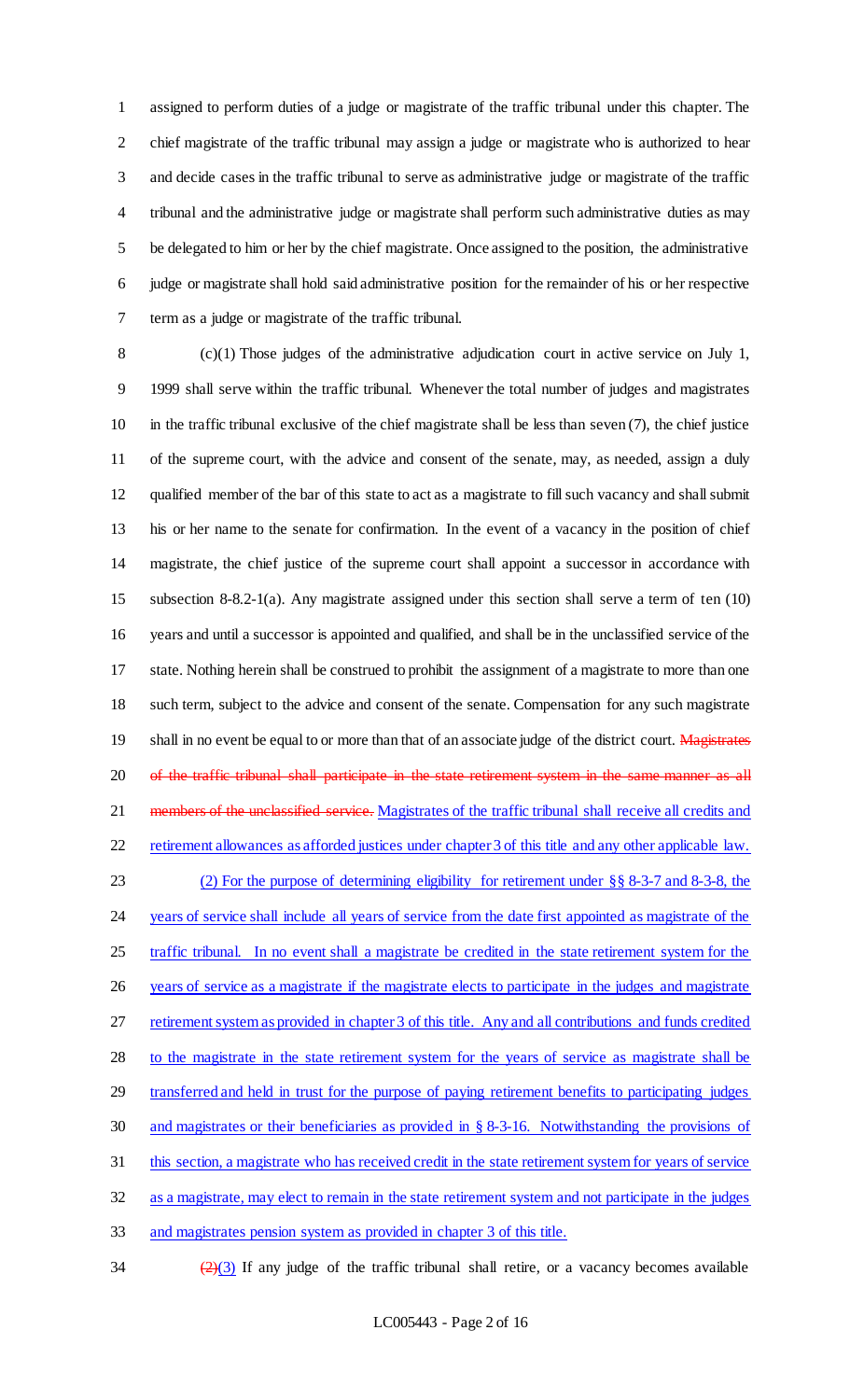through death, disability or any other reason, the position shall be filled by a magistrate consistent with the provisions of this section.

 (d) Each judge and magistrate of the traffic tribunal shall devote full time to his or her judicial duties, except as may be otherwise provided by law. He or she shall not practice law while holding office, nor shall he or she be a partner or associate of any person in the practice of law.

 (e) Judges and magistrates of the traffic tribunal shall be subject to the provisions of R.I. Const. Art. XI; to the code of judicial conduct or successor code promulgated by the supreme court of this state, to the jurisdiction of the Commission on Judicial Tenure and Discipline in accordance with chapter 16 of this title; and to the administrative authority and control of the chief justice of the supreme court in accordance with chapter 15 of this title, except that §§ 8-15-3 and 8-15-3.1 shall not apply to judges of the traffic tribunal.

 (f) The traffic tribunal shall be a tribunal of record and shall have a seal with such words and devices as it shall adopt.

 (g) Judges and magistrates of the traffic tribunal shall have the power to administer oaths and affirmations.

(h) Administrative/supervisory officials.

 (1) There shall be an assistant to the administrative magistrate of the traffic tribunal who shall be appointed by and serve at the pleasure of the chief magistrate and who shall perform such clerical and administrative duties as may be assigned to him or her by the chief magistrate of the traffic tribunal and the administrative judge or magistrate of the traffic tribunal. The assistant to the administrative judge or magistrate shall have the power to administer oaths and affirmations within the state.

 (2) There shall be a clerk of the traffic tribunal who shall be appointed by and serve at the pleasure of the chief magistrate of the traffic tribunal; provided, however, that, effective July 1, 1999, the first clerk of the traffic tribunal shall be that person holding the position of administrator/clerk of the administrative adjudication court as of May 1, 1998, and that person shall hold office for the balance of a term of twelve (12) years which began on September 1, 1992, without the necessity of appointment by the governor or advice and consent of the senate. The clerk of the traffic tribunal shall exercise his or her functions under the direction and control of the chief magistrate of the traffic tribunal and the administrative judge or magistrate of the traffic tribunal. The clerk of the traffic tribunal shall have the power to administer oaths and affirmations within the state.

(i) Clerical Personnel/Court Recorders.

(1) The chief magistrate of the traffic tribunal shall appoint deputy clerks and assistance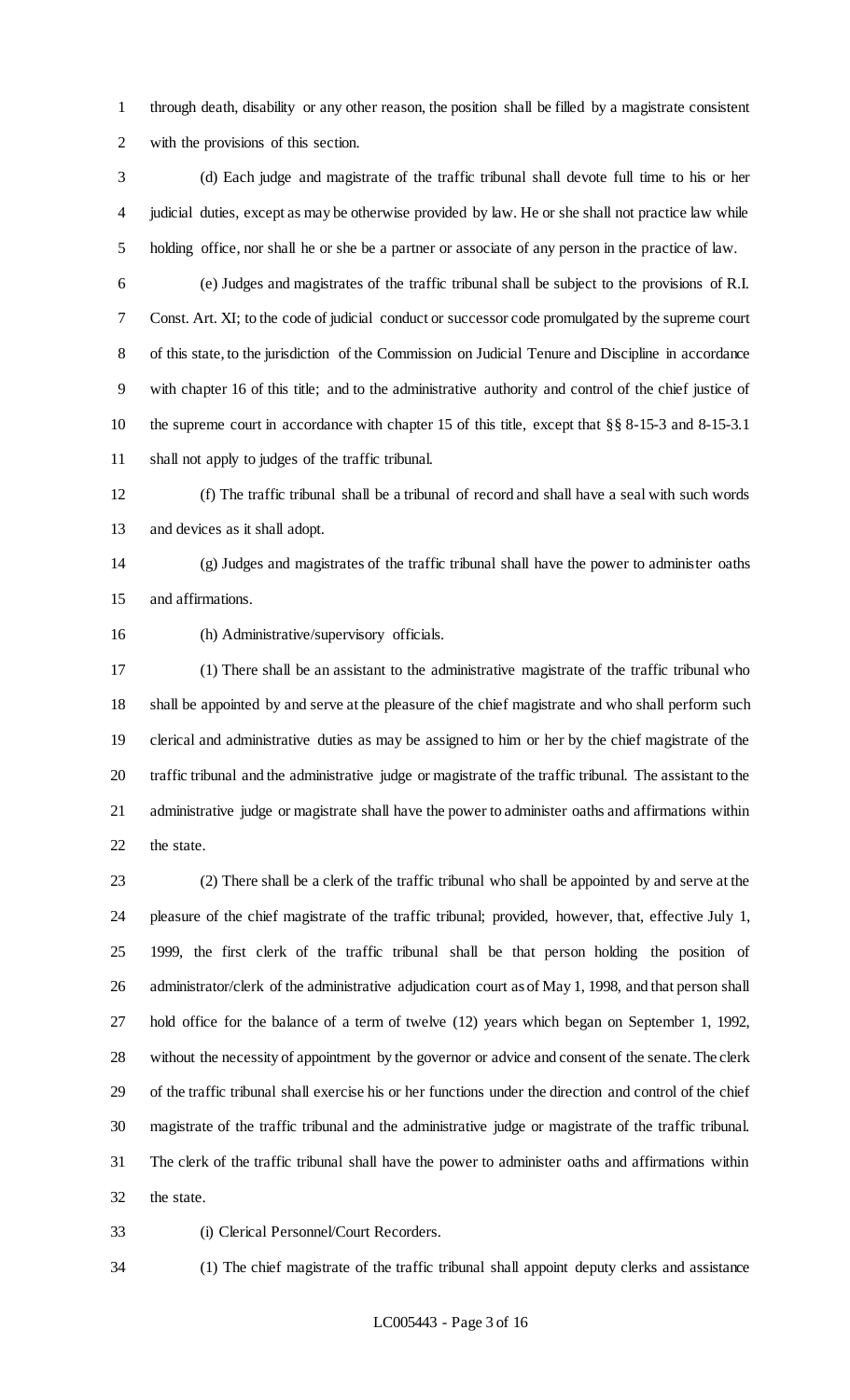clerks for the traffic tribunal to serve at his or her pleasure. All such clerks may administer oaths and affirmations within the state.

 (2) The chief magistrate of the traffic tribunal shall appoint sufficient court recorders to enable all proceedings to be recorded by electronic means and who shall assist in such other clerical duties as may be prescribed from time to time by the chief magistrate of the traffic tribunal.

 (3) The chief magistrate of the traffic tribunal shall employ such clerical assistants in addition to deputy clerks as may be required in the traffic tribunal to perform clerical duties.

 SECTION 2. Sections 8-3-7, 8-3-8, 8-3-10, 8-3-11, 8-3-12, 8-3-15, 8-3-16 and 8-3-18 of the General Laws in Chapter 8-3 entitled "Justices of Supreme, Superior, and Family Courts" are hereby amended to read as follows:

**8-3-7. Retirement of justices on reduced pay -- Assignment as associate justices.**

(a) Whenever any person engaged as a judge or magistrate:

 (1) On or before July 2, 1997 has served as a justice or magistrate of the supreme court, the superior court, the family court, the district court, traffic tribunal, or any combination thereof for twenty (20) years, or has so served for ten (10) years and has reached the age of sixty-five (65) years, that justice may retire from active service and thereafter the justice shall receive annually during life a sum equal to three-fourths (¾) of the annual salary that the justice was receiving at the time of retirement;

19 (2) Subsequent to July 2, 1997 and prior to January 1, 2009, has served as a justice or 20 magistrate of the supreme court, the superior court, the family court, the district court, traffic 21 tribunal, or any combination thereof, for twenty (20) years, or has so served for ten (10) years and has reached the age of sixty-five (65) years, said justice may retire from active service and thereafter 23 said justice shall receive annually during life a sum equal to three-fourths (34) of his or her average highest three (3) consecutive years of compensation;

25 (3) On or after January 1, 2009, has served as a justice or magistrate of the supreme court, the superior court, the family court, the district court or any combination thereof, for twenty (20) years, or has so served for ten (10) years and has reached the age of sixty-five (65) years, said 28 justice may retire from active service and thereafter said justice shall receive annually during life a sum equal to seventy percent (70%) of his or her average highest three (3) consecutive years of compensation.

 (4) On or after July 1, 2009, shall have served as a justice or magistrate of the supreme 32 court, the superior court, the family court, the district court, traffic tribunal, or any of them for twenty (20) years, or has served for ten (10) years, and reached the age of sixty-five (65) years, said justice may retire from regular active service and thereafter said justice shall receive annually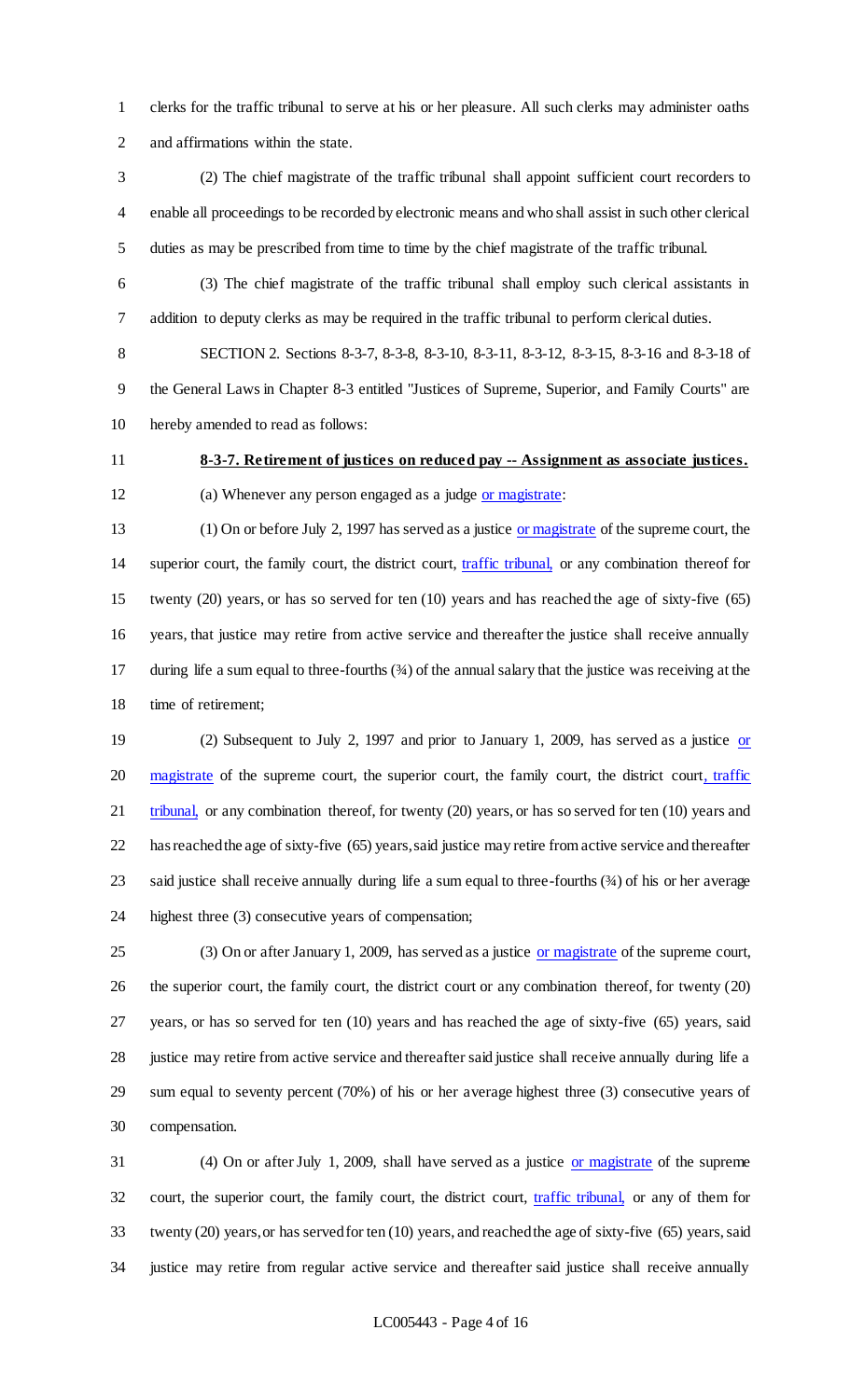during his or her life a sum equal to sixty-five percent (65%) of his or her average highest five (5) consecutive years of compensation.

 (b) Whenever a justice or magistrate shall be granted a leave of absence without pay, such absence shall not be credited towards active service time for the purposes of retirement.

 (c) Any justice or magistrate in any of the courts who shall retire in accordance with the provisions of this section or § 36-9-5 may, at his or her own request and at the direction of the chief justice of the supreme court, subject to the retiree's physical and mental competence, be assigned 8 to perform such services as an associate justice or magistrate of the superior court, or the family court, or the district court or traffic tribunal as the presiding justice of the superior court, or the 10 chief judge of the family court, or the district or chief magistrate of the traffic tribunal shall 11 prescribe. When so assigned and performing such service, the justice or magistrate shall have all 12 the powers and authority of an associate justice or magistrate of the superior court, the family court, 13 or the district court, or the traffic tribunal but otherwise shall have no powers nor be authorized to perform any judicial duties. Such a retired justice shall not be counted in the number of judges 15 provided by law for the superior court, the family court, or the district court, or the traffic tribunal.

 (d) Any justice of the supreme court who shall retire in accordance with the provisions of this section shall at the direction of the chief justice of the supreme court, subject to the retiree's physical and mental competence, be assigned to perform such services as an associate justice of the supreme court as the chief justice of the supreme court shall prescribe. When so assigned and performing such services, the retiree shall have all the powers and authority of an associate justice of the supreme court, but otherwise he or she shall have no powers nor be authorized to perform any judicial duties relating to the supreme court, except as authorized under § 8-1-1. Such a retired justice shall not be counted in the number of justices provided by law for the supreme court.

**8-3-8. Retirement of justices on full pay --Assignment as associate justicesRetirement** 

**of justices on full pay -- Assignment as associate justices or magistrate.**

(a) Whenever any person engaged as a judge:

 (1) On or before July 2, 1997 shall have served as a justice of the supreme court, the superior court, the family court, the district court, or any of them for twenty (20) years and has reached the age of sixty-five (65) years, or has served for fifteen (15) years, and reached the age of seventy (70) years, that justice may retire from regular active service and thereafter the justice shall receive annually during his or her life a sum equal to the annual salary the justice was receiving at the time of his or her retirement;

 (2) Subsequent to July 2, 1997 and prior to January 1, 2009, shall have served as a justice of the supreme court, the superior court, the family court, the district court, or any of them for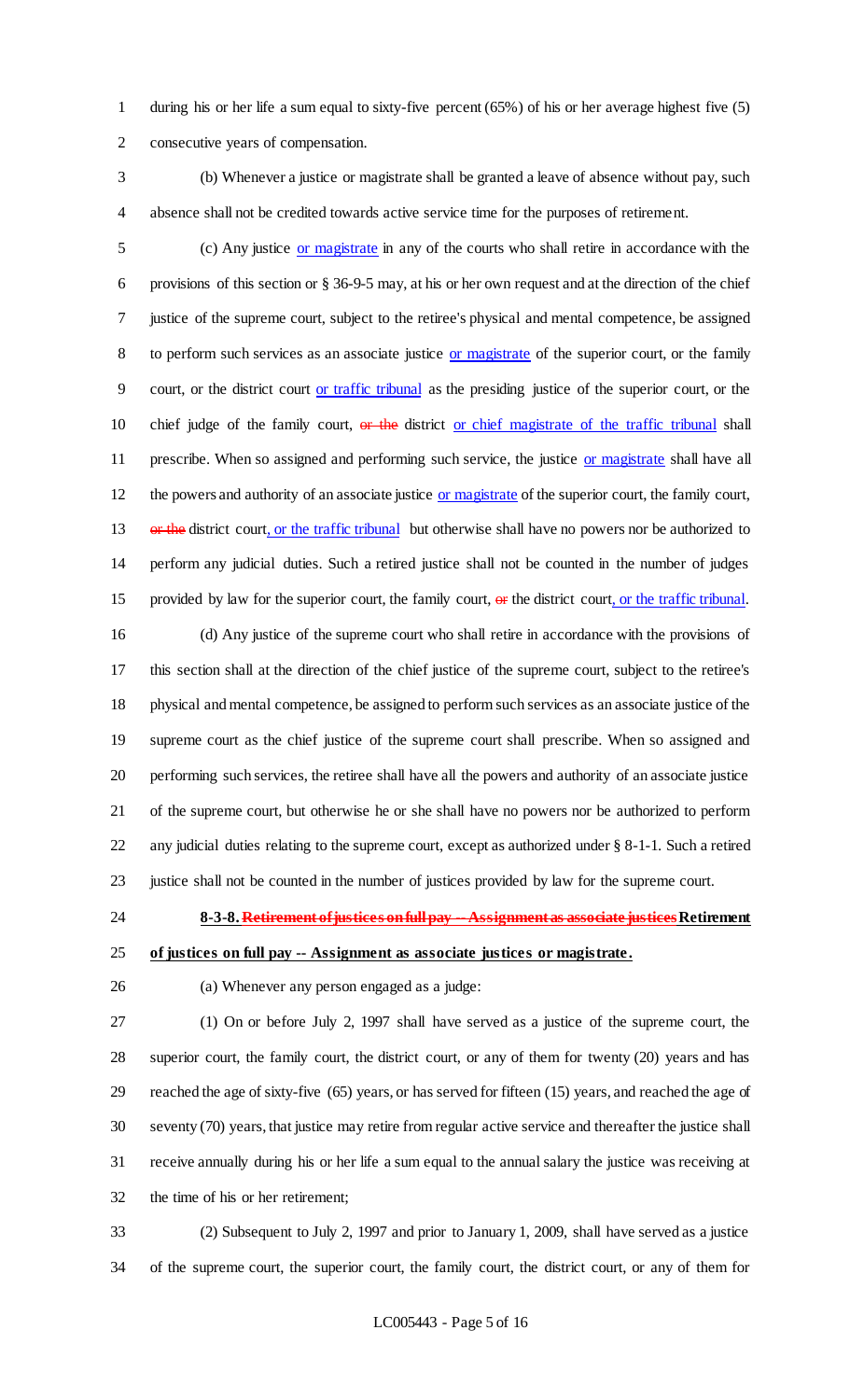twenty (20) years and has reached the age of sixty-five (65) years, or has served for fifteen (15) years, and reached the age of seventy (70) years, said justice may retire from regular active service and thereafter said justice shall receive annually during his or her life a sum equal to his or her average highest three (3) consecutive years of compensation.

 (3) On or after January 1, 2009, shall have served as a justice of the supreme court, the superior court, the family court, the district court, or any of them for twenty (20) years and has reached the age of sixty-five (65) years, or has served for fifteen (15) years, and reached the age of seventy (70) years, said justice may retire from regular active service and thereafter said justice shall receive annually during his or her life a sum equal to ninety percent (90%) of his or her average highest three consecutive years of compensation.

11 (4) On or after July 1, 2009, shall have served as a justice or magistrate of the supreme court, the superior court, the family court, the district court, or the traffic tribunal or any of them for twenty (20) years and has reached the age of sixty-five (65) years, or has served for fifteen (15) years, and reached the age of seventy (70) years, said justice may retire from regular active service 15 and thereafter said justice or magistrate, shall receive annually during his or her life a sum equal to eighty percent (80%) of his or her average highest five (5) consecutive years of compensation.

 (b) Whenever a justice or magistrate shall be granted a leave of absence without pay, such absence shall not be credited towards active service time for the purposes of retirement.

 (c) Any justice of any of the courts who shall retire in accordance with the provisions of this section shall at the direction of the chief justice of the supreme court, subject to the retiree's 21 physical and mental competence, be assigned to perform such services as an associate justice or 22 magistrate of the superior court, or the family court,  $\theta$  is the district court or the traffic tribunal as 23 the presiding justice of the superior court, or the chief judge of the family court, or the district court, 24 or the traffic tribunal shall prescribe. When so assigned and performing such service, the retiree 25 shall have all the powers and authority of an associate justice or magistrate of the superior court, 26 the family court,  $\theta$  is the district court or the traffic tribunal but otherwise he or she shall have no 27 powers nor be authorized to perform any judicial duties. Such a retired justice or magistrate shall 28 not be counted in the number of judges or magistrates provided by law for the superior court, the 29 family court, or the district court or the traffic tribunal.

 (d) Any justice of the supreme court who shall retire in accordance with the provisions of this section shall at the direction of the chief justice of the supreme court, subject to the retiree's physical and mental competence, be assigned to perform such services as an associate justice of the supreme court as the chief justice of the supreme court shall prescribe. When so assigned and performing such services, the retiree shall have all the powers and authority of an associate justice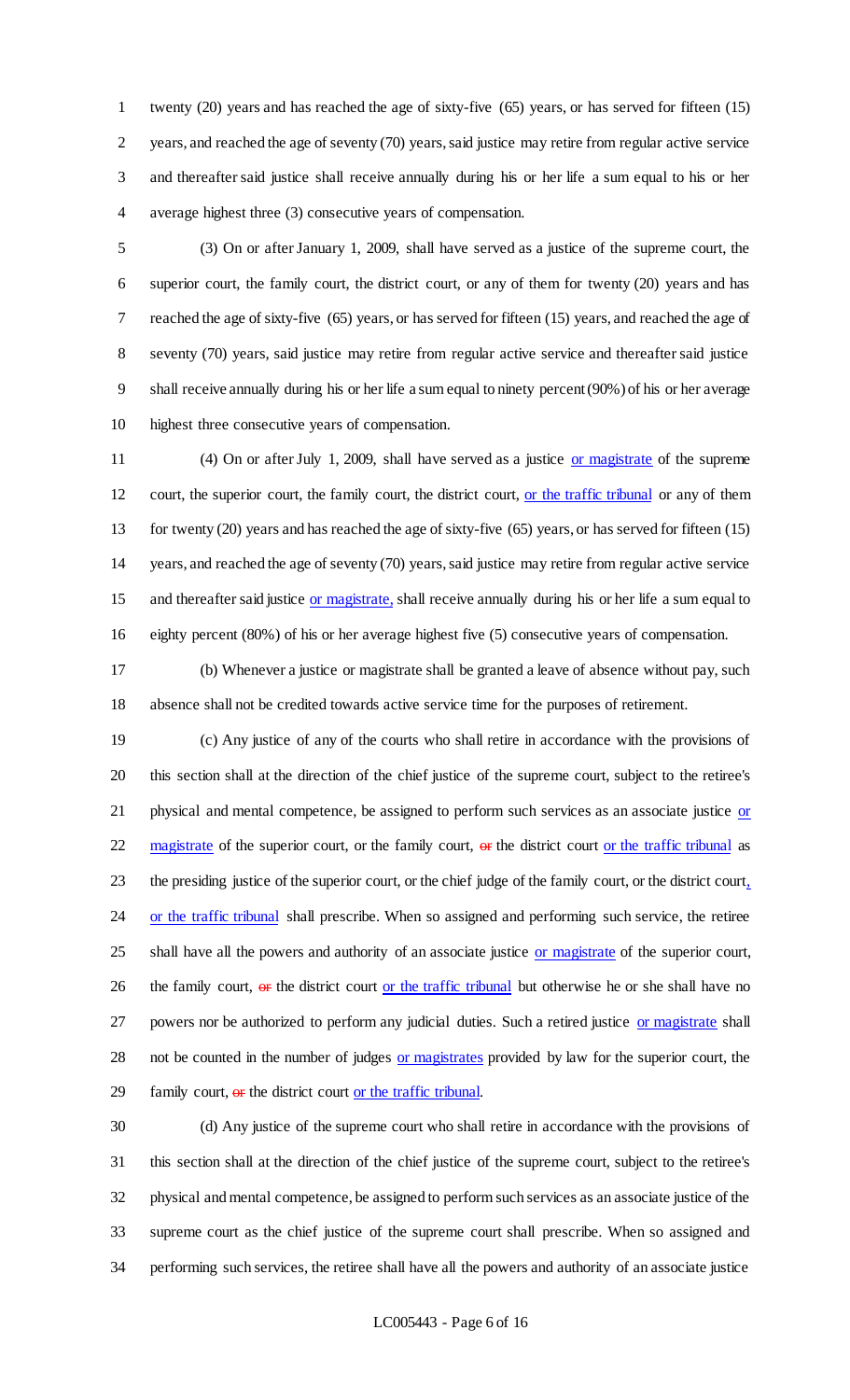of the supreme court, but otherwise he or she shall have no powers nor be authorized to perform any judicial duties relating to the supreme court, except as authorized under § 8-1-1. Such a retired justice shall not be counted in the number of justices provided by law for the supreme court.

#### **8-3-10. Service after retirement.**

 Any justice  $\Theta$ **F**, judge or magistrate of the supreme court, superior court, family court, or 6 district court, or the traffic tribunal who shall retire in accordance with the provisions of  $\S$  8-3-7, 8-3-8, or 8-3-12 and who shall subsequently be assigned to perform service in accordance with § 8-3-7 or 8-3-8, when so assigned and performing such service, shall receive in addition to his or her retirement pension the difference in pay and fringe benefits between what he or she was entitled to receive under § 8-3-7, 8-3-8, or 8-3-12 prior to exercising his or her options available under § 8- 11 3-11 and what a judge or justice or magistrate with comparable state service time is receiving as a justice or judge of the court to which he/she is assigned, or a justice or judge of the court from which he/she retired, whichever is greater.

**8-3-11. Allowances to surviving spouses, domestic partners or minor children of** 

# **deceased justices Allowances to surviving spouses, domestic partners or minor children of**

### **deceased justices or magistrate.**

 (a) Whenever any justice or magistrate of the supreme court, the superior court, the family 18 court, or the district court or the traffic tribunal who was engaged as a judge or magistrate prior to January 1, 2009, dies after retirement or during active service while eligible for retirement, or during active service after having served fifteen (15) years or more in office, his or her surviving spouse or domestic partner shall receive annually thereafter, during his or her lifetime and so long as he or she remains unmarried or not in a domestic partnership, an amount equal to one-half (½) 23 of the annual payment that the justice or magistrate was receiving by way of salary or retirement 24 pay at the time of his or her death. Whenever a justice or magistrate of any of the courts shall die without having become eligible to retire either under § 8-3-7 or 8-3-8 and has served seven (7) years or more in office, his or her surviving spouse or domestic partner shall receive annually thereafter, during his or her lifetime and so long as he or she remains unmarried or not in a domestic partnership, one-third (1/3) of the annual salary that the justice was receiving at the time of his or 29 her death. Whenever a justice or magistrate of the courts shall die without having become eligible to retire either under § 8-3-7 or 8-3-8 and has not served seven (7) years in office, his or her surviving spouse or domestic partner shall receive annually thereafter, during his or her lifetime and so long as he or she remains unmarried or not in a domestic partnership, one-fourth (¼) of the annual salary that the justice was receiving at the time of his or her death.

34 (b) Any justice or magistrate of the courts who is engaged as a judge or magistrate on or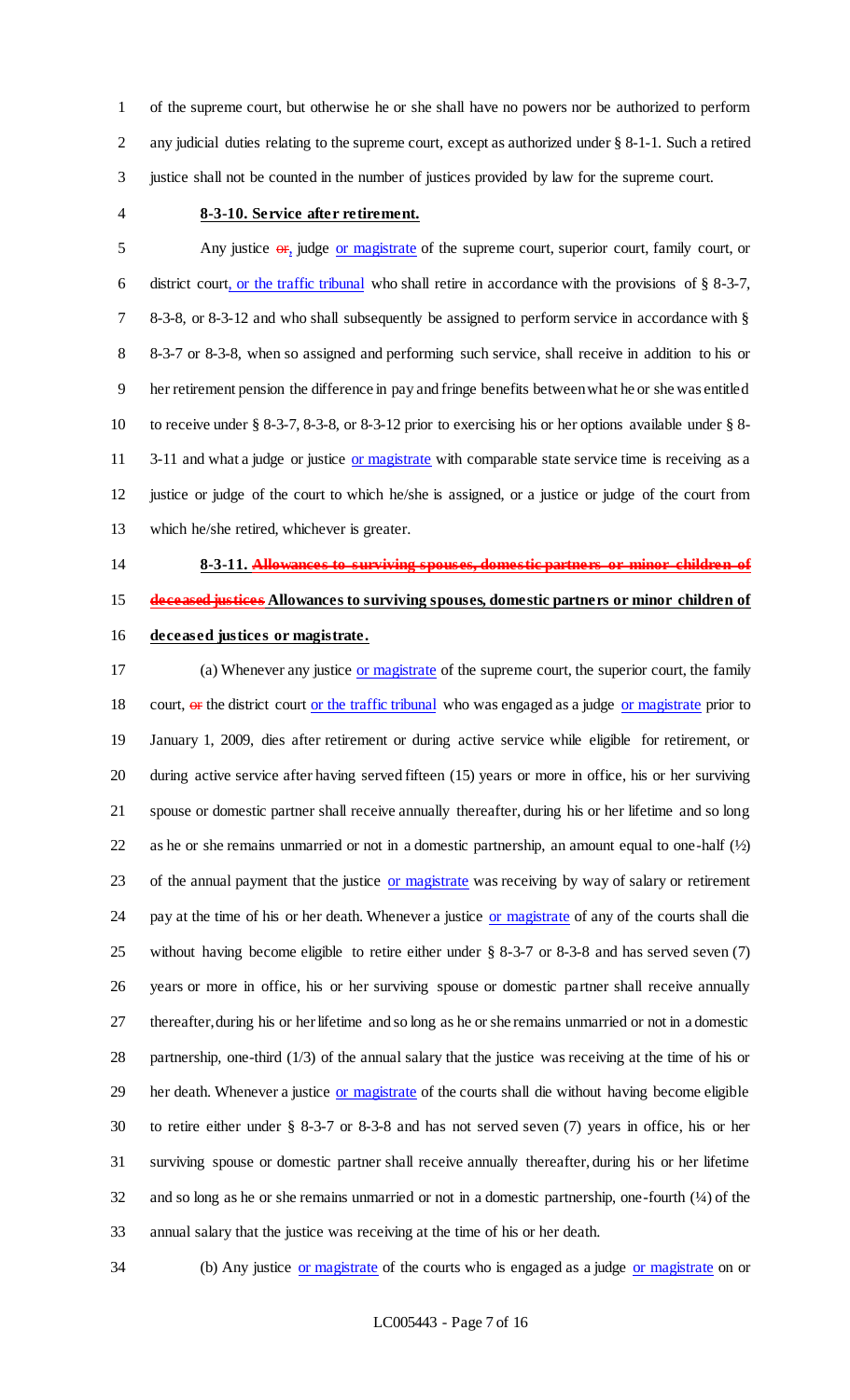after January 1, 2009, and prior to July 1, 2009 may elect to receive retirement pay that is reduced by an additional ten percent (10%) of the average of the highest three (3) consecutive years annual compensation (i.e., ninety percent (90%) reduced to eighty percent (80%) or seventy percent (70) reduced to sixty percent (60%)), and where such option is exercised by giving the general treasurer notice in writing thereof within ninety (90) days after the date of his or her retirement his or her surviving spouse or domestic partner or minor children shall receive annually one-half (½) of his or her retirement pay during his or her lifetime so long as he or she remains unmarried or not in a domestic partnership, or the children are under twenty-one (21) years of age provided, however, for any justice or magistrate engaged on or after July 1, 2009 but prior to July 1, 2012, the reduction shall be based on the average of the highest five (5) consecutive years annual compensation.

11 (c)(1) Any justice or magistrate of the courts who is engaged as a judge or magistrate on or after July 1, 2012 and who elects to receive a retirement pay that is reduced, shall receive a lesser retirement allowance as determined by actuarial calculation, which shall be payable throughout life with the provision that:

 (i) Option 1. Upon the justice's or magistrate's death, the justice's or magistrate's lesser retirement allowance shall be continued throughout the life of and paid to such person having an insurable interest in the justice's life or magistrate's, as the justice shall nominate by written designation duly acknowledged and filed with the retirement board at the time of his or her retirement.

20 (ii) Option 2. Upon the justice's <u>or magistrate's</u> death, one-half  $(\frac{1}{2})$  of the justice's <u>or</u> 21 magistrate's lesser retirement allowance shall be continued throughout the life of and paid to such 22 person, having an insurable interest in the justice's <u>or magistrate's</u> life, as the justice or magistrate shall nominate by written designation duly acknowledged and filed with the retirement board at the time of the beneficiary's retirement.

25 (2) For purposes of any election under this section the justice or magistrate's may designate more than one person to receive benefits after his or her death, provided that the designation shall 27 specify the portion of the actuarial equivalent of the justice's or magistrate's retirement allowance to be paid to each person, and provided further that the aggregate actuarial value of the portions 29 shall not exceed the actuarial equivalent of the justice's or magistrate's retirement benefit determined in the case of an election under this section as of the date of the justice's or magistrate's retirement.

32 (3) A justice or magistrate selecting more than one person to receive benefits under this section may only select beneficiaries from among his or her children, adopted children, step-children, and/or spouse or domestic partner.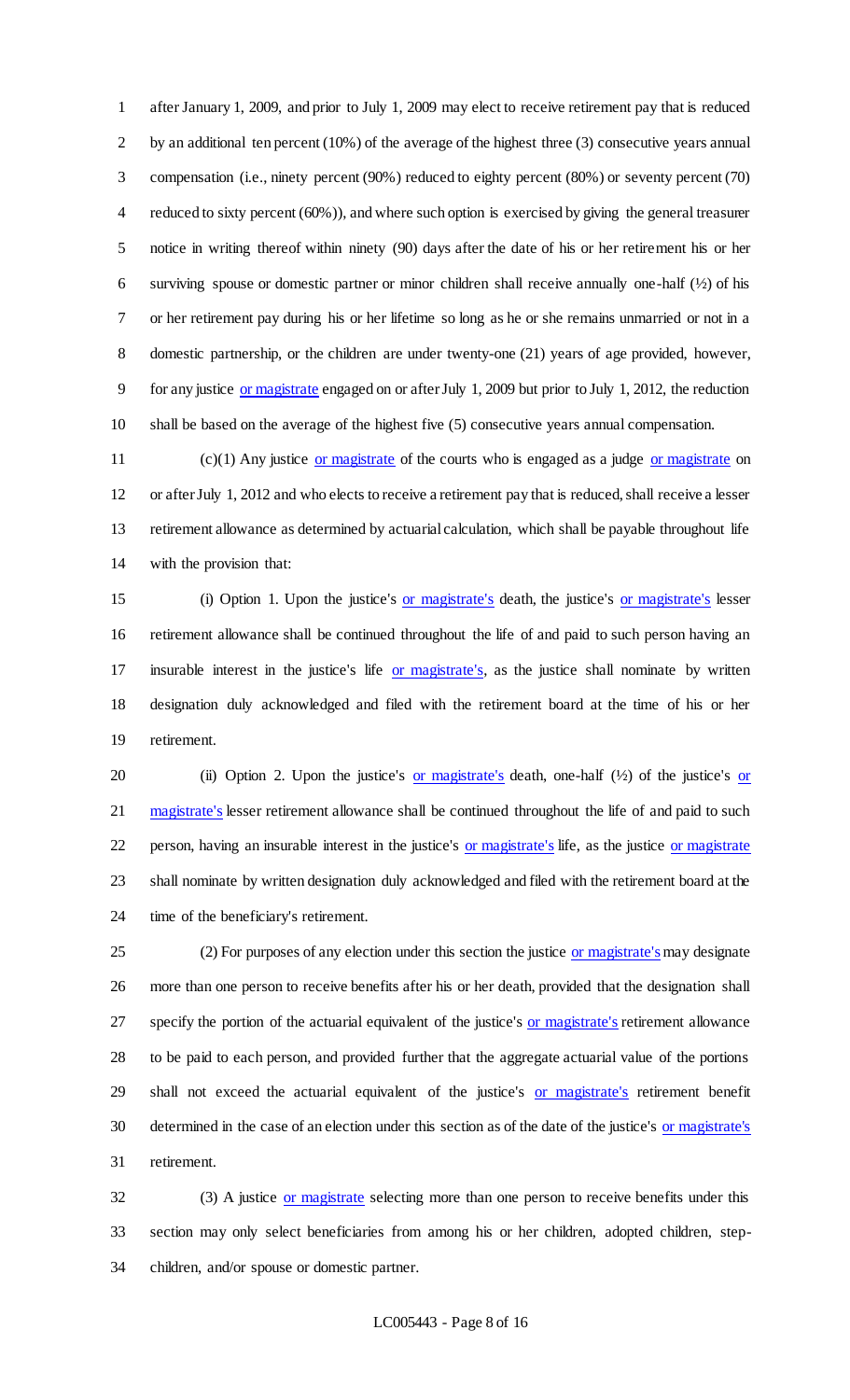(d) Whenever any justice or magistrate of the supreme court, the superior court, the family court, or the district court or traffic tribunal who was engaged as a judge or magistrate on or after January 1, 2009, dies during active service while eligible for retirement, or during active service after having served fifteen (15) years or more in office, his or her surviving spouse or domestic partner shall receive annually thereafter, during his or her lifetime and so long as he or she remains unmarried or not in a domestic partnership, an amount equal to one-half (½) of the annual payment that the justice or magistrate was receiving by way of salary.

8 (e) Whenever a justice or magistrate of any of the courts who was engaged as a judge or magistrate on or after January 1, 2009, shall die without having become eligible to retire either under § 8-3-7 or 8-3-8 and has served seven (7) years or more in office, his or her surviving spouse or domestic partner shall receive annually thereafter, during his or her lifetime and so long as he or she remains unmarried or not in a domestic partnership, one-third (⅓) of the annual salary that the 13 justice was receiving at the time of his or her death.

 (f) Whenever a justice or magistrate of the courts who was engaged as a judge or magistrate on or after January 1, 2009, shall die without having become eligible to retire either under § 8-3-7 or 8-3-8 and has not served seven (7) years or more in office, his or her surviving spouse or domestic partner shall receive annually thereafter, during his or her lifetime and so long as he or she remains unmarried or not in a domestic partnership, one-fourth (¼) of the annual salary that the justice was receiving at the time of his or her death.

20 (g) In the event the deceased justice or magistrate shall have no surviving spouse or domestic partner, or the surviving spouse or domestic partner should predecease their minor children, then the benefits conferred by this section shall be received in equal shares by the minor children, if any, until each shall attain the age of twenty-one (21) years.

# **8-3-12. Retirement of judges with general assembly or office service.**

 Any person, who has served as a member of the general assembly, as a general officer, and 26 as a justice or magistrate of the supreme court, the superior court, the family court, or the district 27 court, or the traffic tribunal whose combined service as a member of the general assembly, a justice, and a general officer is twenty (20) years or more and who has retired, resigned, and completed such service prior to January 1, 2014, shall, upon reaching the age of sixty-two (62) years, receive during life a sum equal to three-fourths (¾) of the highest annual salary that the person was receiving during such service.

#### **8-3-15. Cost-of-living allowance.**

 (a) All justices of the supreme court, superior court, family court, or district court, or their surviving spouses or domestic partners, who retire after January 1, 1970, and who receive a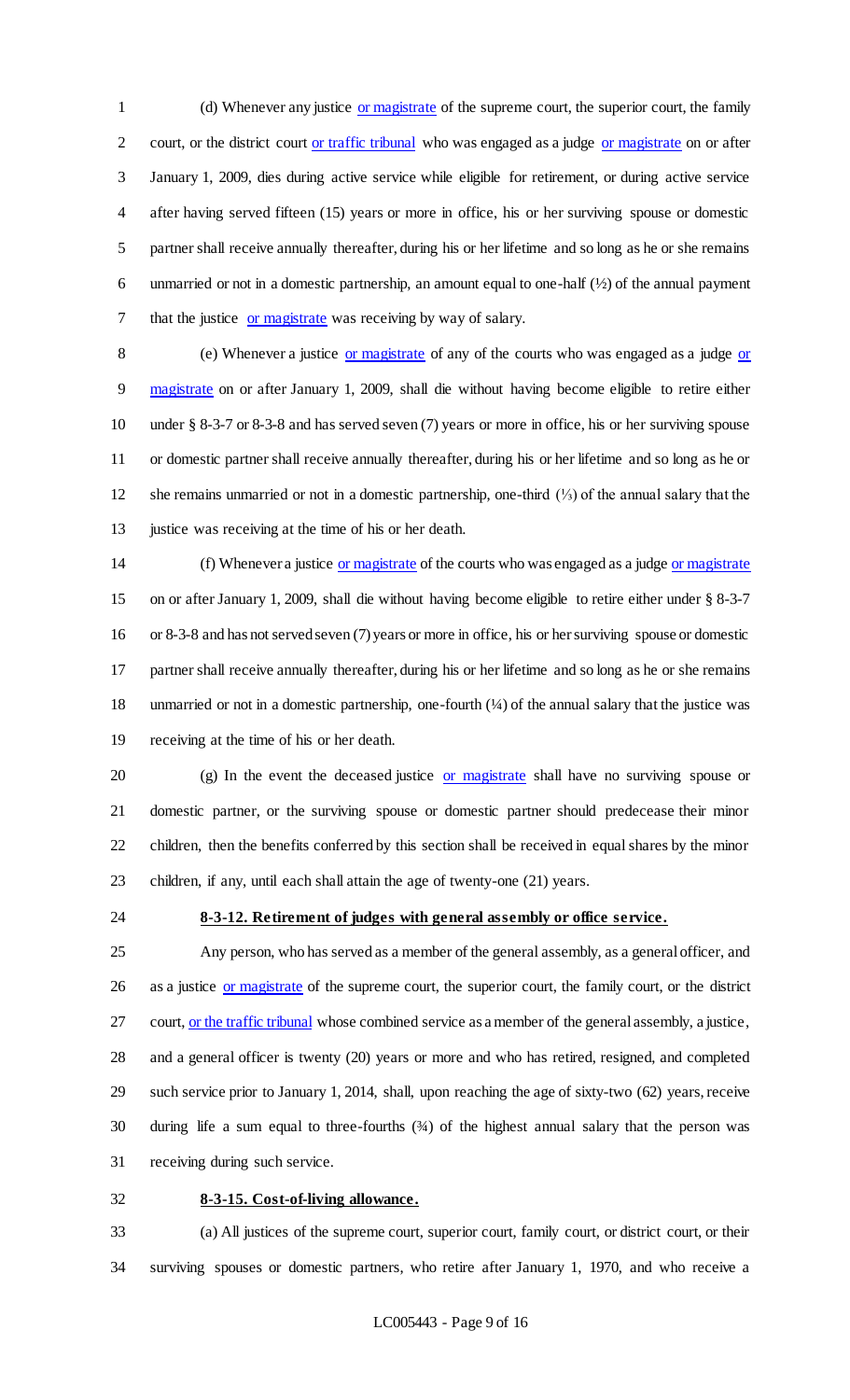retirement allowance pursuant to the provisions of this title shall, on the first day of January next following the third anniversary date of retirement, receive a cost-of-living retirement adjustment in addition to his or her retirement allowance in an amount equal to three percent (3%) of the original retirement allowance. In each succeeding year thereafter during the month of January, the retirement allowance shall be increased an additional three percent (3%) of the original allowance, not compounded, to be continued during the lifetime of the justice or his or her surviving spouse or domestic partner. For the purpose of such computation, credit shall be given for a full calendar year regardless of the effective date of the retirement allowance.

 (b) Any justice who retired prior to January 31, 1977, shall be deemed for the purpose of this section to have retired on January 1, 1977.

 (c) For justices not eligible to retire as of September 30, 2009, and not eligible upon passage of this article, and for their beneficiaries, the cost of living adjustment described in subsection (a) above shall only apply to the first thirty-five thousand dollars (\$35,000) of retirement allowance, indexed annually, and shall commence upon the third (3rd) anniversary of the date of retirement or when the retiree reaches age sixty-five (65), whichever is later. The thirty-five thousand dollar (\$35,000) limit shall increase annually by the percentage increase in the Consumer Price Index for all Urban Consumer (CPI-U) as published by the United States Department of Labor Statistics determined as of September 30 of the prior calendar year or three percent (3%), whichever is less. The first thirty-five thousand dollars (\$35,000), as indexed, of retirement allowance shall be multiplied by the percentage of increase in the Consumer Price Index for all Urban Consumers (CPI-U) as published by the United States Department of Labor Statistics determined as of September 30 of the prior calendar year or three percent (3%), whichever is less, on the month following the anniversary date of each succeeding year. For justices eligible to retire as of September 30, 2009, or eligible upon passage of this article, and for their beneficiaries, the provisions of this subsection (c) shall not apply.

(d) This subsection (d) shall be effective for the period July 1, 2012, through June 30, 2015.

 (1) Notwithstanding the prior paragraphs of this section, and subject to paragraph (d)(2) below, for all present and former justices, active and retired justices, and beneficiaries receiving any retirement, disability, or death allowance or benefit of any kind, whether provided for or on behalf of justices engaged on or prior to December 31, 1989, as a non-contributory justice or engaged after December 31, 1989, as a contributory justice, the annual benefit adjustment provided in any calendar year under this section shall be equal to (A) multiplied by (B) where (A) is equal to the percentage determined by subtracting five and one-half percent (5.5%) (the "subtrahend") from the Five-Year Average Investment Return of the retirement system determined as of the last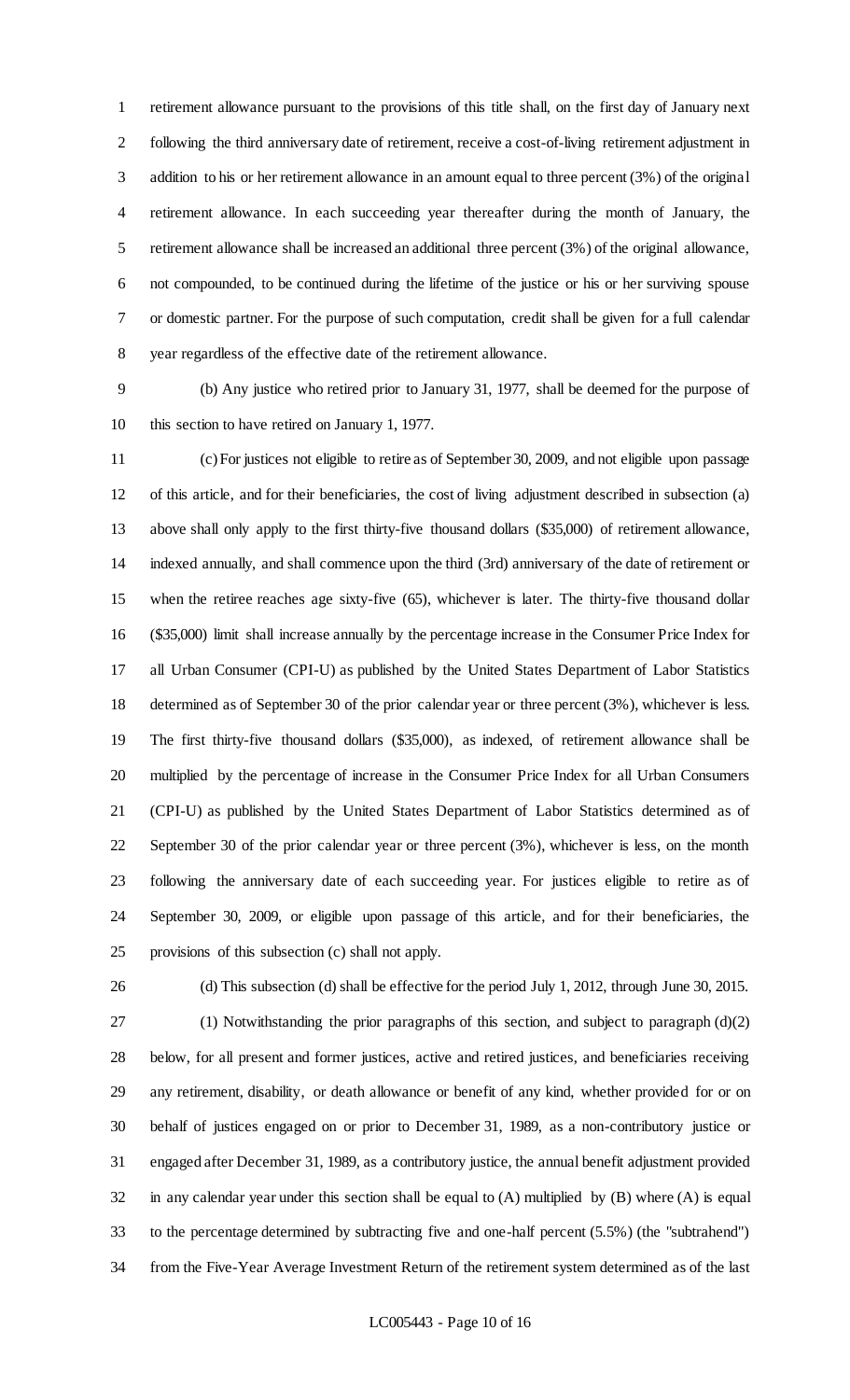day of the plan year preceding the calendar year in which the adjustment is granted, said percentage 2 not to exceed four percent (4%) and not to be less than zero percent (0%), and (B) is equal to the lesser of the justice's retirement allowance or the first twenty-five thousand dollars (\$25,000) of retirement allowance, such twenty-five thousand dollars (\$25,000) amount to be indexed annually 5 in the same percentage as determined under  $(d)(1)(A)$  above. The "Five-Year Average Investment" Return" shall mean the average of the investment return of the most recent five (5) plan years as determined by the retirement board. Subject to paragraph (d)(2) below, the benefit adjustment provided by this paragraph shall commence upon the third (3rd) anniversary of the date of retirement or the date on which the retiree reaches his or her Social Security retirement age, whichever is later. In the event the retirement board adjusts the actuarially assumed rate of return for the system, either upward or downward, the subtrahend shall be adjusted either upward or downward in the same amount.

 (2) Except as provided in paragraph (d)(3), the benefit adjustments under this section for any plan year shall be suspended in their entirety unless the Funded Ratio of the Employees' Retirement System of Rhode Island, the Judicial Retirement Benefits Trust, and the State Police Retirement Benefits Trust, calculated by the system's actuary on an aggregate basis, exceeds eighty percent (80%) in which event the benefit adjustment will be reinstated for all justices for such plan year.

 In determining whether a funding level under this paragraph (d)(2) has been achieved, the actuary shall calculate the funding percentage after taking into account the reinstatement of any current or future benefit adjustment provided under this section.

 (3) Notwithstanding paragraph (d)(2), in each fifth plan year commencing after June 30, 2012, commencing with the plan year ending June 30, 2017, and subsequently at intervals of five (5) plan years, a benefit adjustment shall be calculated and made in accordance with paragraph (d)(1) above until the Funded Ratio of the Employees' Retirement System of Rhode Island, the Judicial Retirement Benefits Trust, and the State Police Retirement Benefits Trust, calculated by the system's actuary on an aggregate basis, exceeds eighty percent (80%).

 (4) Notwithstanding any other provision of this chapter, the provisions of this paragraph (d) of § 8-3-15 shall become effective July 1, 2012, and shall apply to any benefit adjustment not granted on or prior to June 30, 2012.

(e) This subsection (e) shall become effective July 1, 2015.

 (1)(A) As soon as administratively reasonable following the enactment into law of this subsection (e)(1)(A), a one-time benefit adjustment shall be provided to justices and/or beneficiaries of justices who retired on or before June 30, 2012, in the amount of two percent (2%)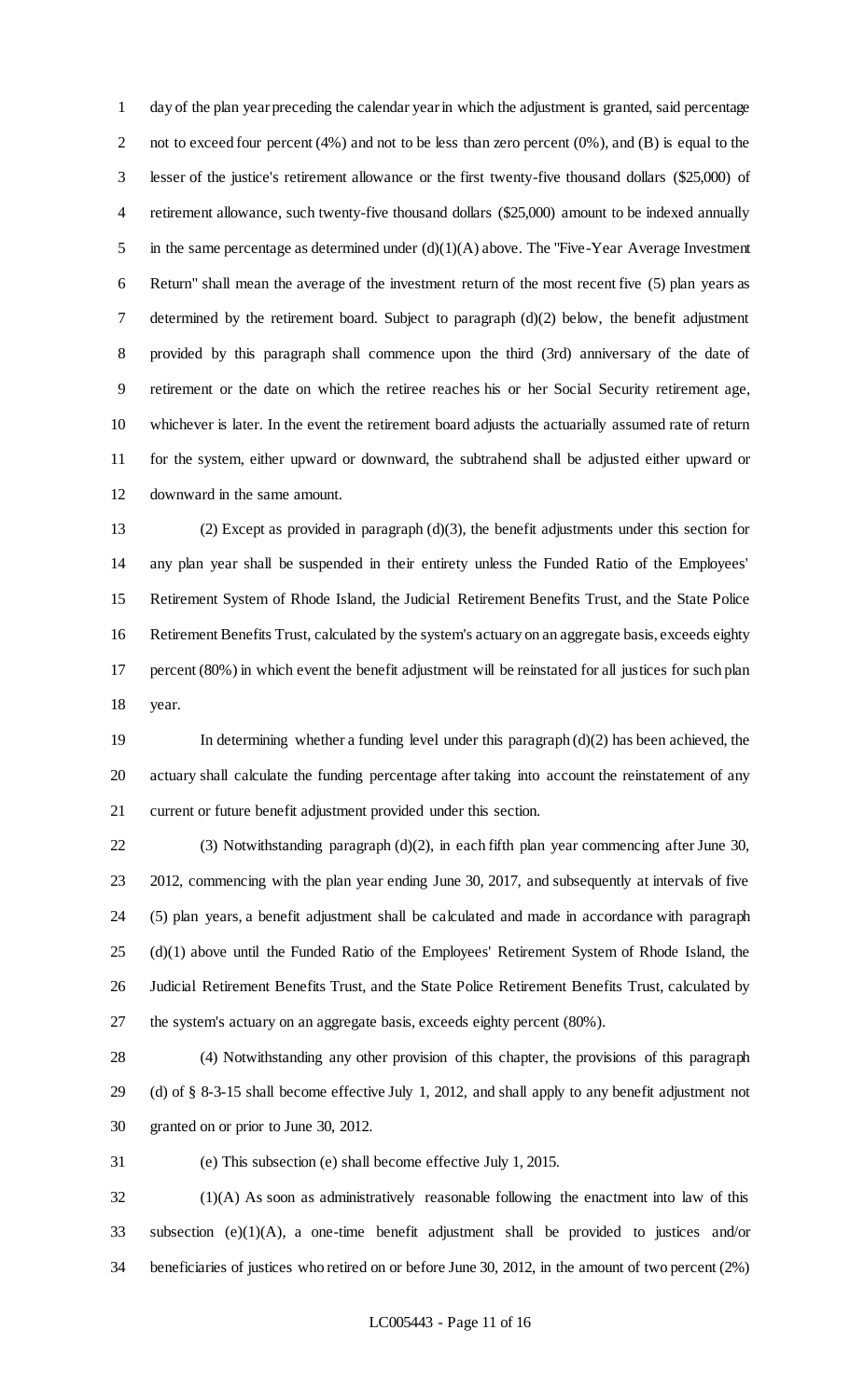of the lesser of either the justice's retirement allowance or the first twenty-five thousand dollars (\$25,000) of the justice's retirement allowance. This one-time benefit adjustment shall be provided without regard to the retiree's age or number of years since retirement.

 (B) Notwithstanding the prior subsections of this section, for all present and former justices, active and retired justices, and beneficiaries receiving any retirement, disability or death allowance or benefit of any kind, whether provided for or on behalf of justices engaged on or prior to December 31, 1989, as a non-contributory justice or engaged after December 31, 1989, as a contributory justice, the annual benefit adjustment provided in any calendar year under this section for adjustments on and after January 1, 2016, and subject to subsection (e)(2) below, shall be equal 10 to  $(I)$  multiplied by  $(II)$ :

 (I) Shall equal the sum of fifty percent (50%) of (i) plus fifty percent (50%) of (ii) where: (i) Is equal to the percentage determined by subtracting five and one-half percent (5.5%) (the "subtrahend") from the five-year average investment return of the retirement system determined as of the last day of the plan year preceding the calendar year in which the adjustment is granted, said percentage not to exceed four percent (4%) and not to be less than zero percent (0%). The "five-year average investment return" shall mean the average of the investment returns of the most recent five (5) plan years as determined by the retirement board. In the event the retirement board adjusts the actuarially assumed rate of return for the system, either upward or downward, the subtrahend shall be adjusted either upward or downward in the same amount.

 (ii) Is equal to the lesser of three percent (3%) or the percentage increase in the Consumer Price Index for all Urban Consumers (CPI-U) as published by the U.S. Department of Labor Statistics determined as of September 30 of the prior calendar year. In no event shall the sum of (i) plus (ii) exceed three and one-half percent (3.5%) or be less than zero percent (0%).

 (II) Is equal to the lesser of either the justice's retirement allowance or the first twenty-five thousand eight hundred and fifty-five dollars (\$25,855) of retirement allowance, such amount to be 26 indexed annually in the same percentage as determined under subsection  $(e)(1)(B)(I)$  above.

 The benefit adjustments provided by this subsection (e)(1)(B) shall be provided to all retirees entitled to receive a benefit adjustment as of June 30, 2012, under the law then in effect, and for all other retirees the benefit adjustments shall commence upon the third anniversary of the date of retirement or the date on which the retiree reaches his or her Social Security retirement age, whichever is later.

 (2) Except as provided in subsection (e)(3), the benefit adjustments under subsection (e)(1)(B) for any plan year shall be suspended in their entirety unless the funded ratio of the employees' retirement system of Rhode Island, the judicial retirement benefits trust, and the state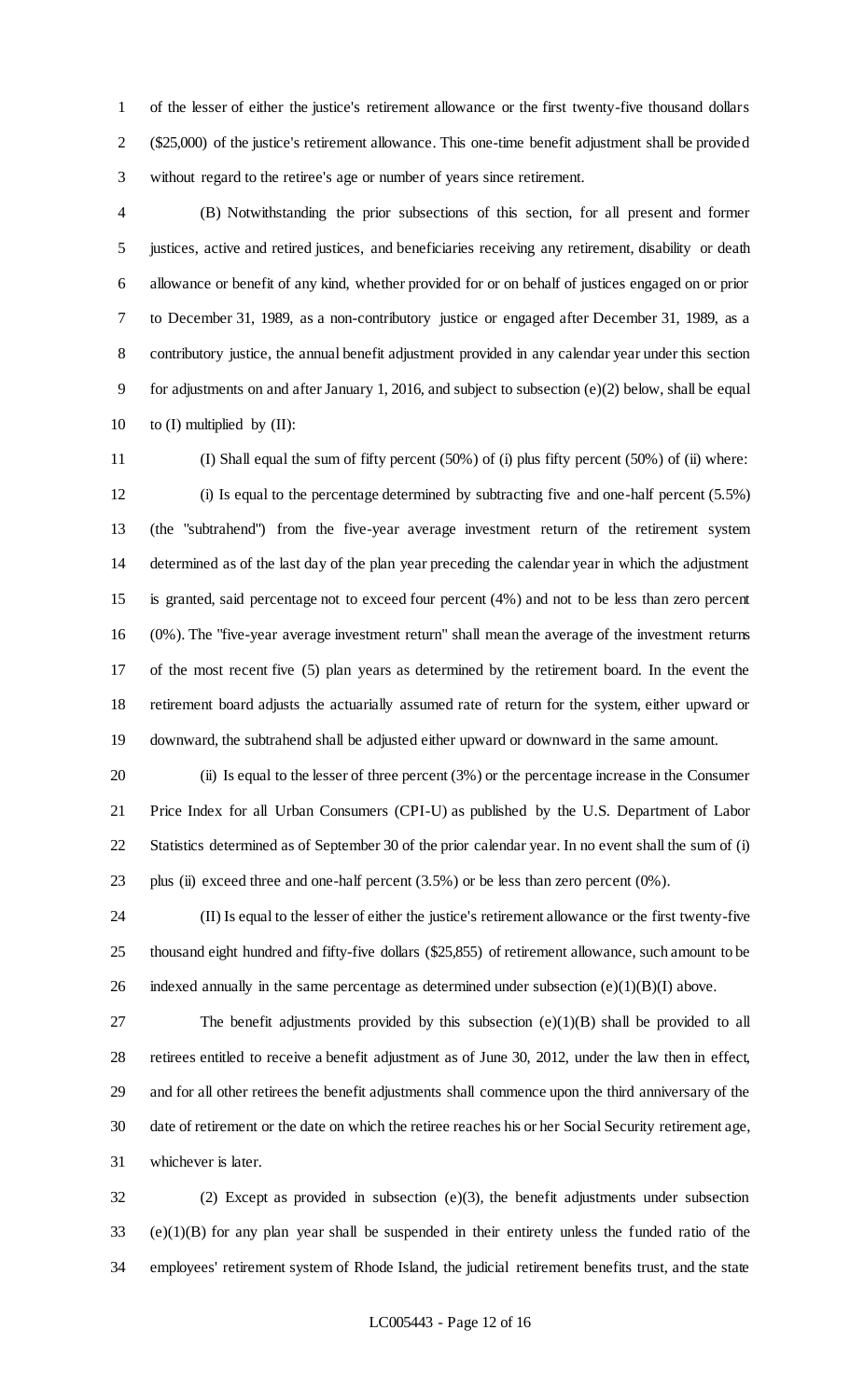police retirement benefits trust, calculated by the system's actuary on an aggregate basis, exceeds eighty percent (80%) in which event the benefit adjustment will be reinstated for all justices for such plan year.

 In determining whether a funding level under this subsection (e)(2) has been achieved, the actuary shall calculate the funding percentage after taking into account the reinstatement of any current or future benefit adjustment provided under this section.

 (3) Notwithstanding subsection (e)(2), in each fourth plan year commencing after June 30, 2012, commencing with the plan year ending June 30, 2016, and subsequently at intervals of four plan years: (i) A benefit adjustment shall be calculated and made in accordance with paragraph (e)(1)(B) above; and (ii) Effective for members and/or beneficiaries of members who retired on or before June 30, 2015, the dollar amount in subsection (e)(1)(B)(II) of twenty-five thousand eight hundred and fifty-five dollars (\$25,855) shall be replaced with thirty-one thousand and twenty-six dollars (\$31,026) until the funded ratio of the employees' retirement system of Rhode Island, the judicial retirement benefits trust, and the state police retirement benefits trust, calculated by the system's actuary on an aggregate basis, exceeds eighty percent (80%).

 (A) Effective for members and or beneficiaries of members who have retired on or before July 1, 2015, a one-time stipend of five hundred dollars (\$500) shall be payable within sixty (60) days following the enactment of the legislation implementing this provision, and a second one-time stipend of five hundred dollars (\$500) in the same month of the following year. These stipends shall be payable to all retired members or beneficiaries receiving a benefit as of the applicable payment date and shall not be considered cost of living adjustments under the prior provisions of this § 8-3-15.

(f) As of June 30, 2022, this section shall apply to all magistrates of all courts including,

# 24 but not limited to, the traffic tribunal.

# **8-3-16. Retirement contribution.**

 (a) Judges engaged after December 31, 1989, shall have deducted from total salary beginning December 31, 1989, and ending June 30, 2012, an amount equal to a rate percent of compensation as specified in § 36-10-1 relating to member contributions to the state retirement system. Effective July 1, 2012, all active judges, whether engaged before or after December 31, 1989, shall have deducted from compensation as defined in subsection 36-8-1(8) an amount equal to twelve percent (12%) of compensation, except active Supreme Court Judges as of June 30, 2012, who shall have deducted from compensation as defined in section 36-8-1(8) an amount equal to the percent of compensation in effect on June 30, 2012. Proceeds deposited shall be held in trust for the purpose of paying retirement benefits to participating judges or their beneficiaries on the date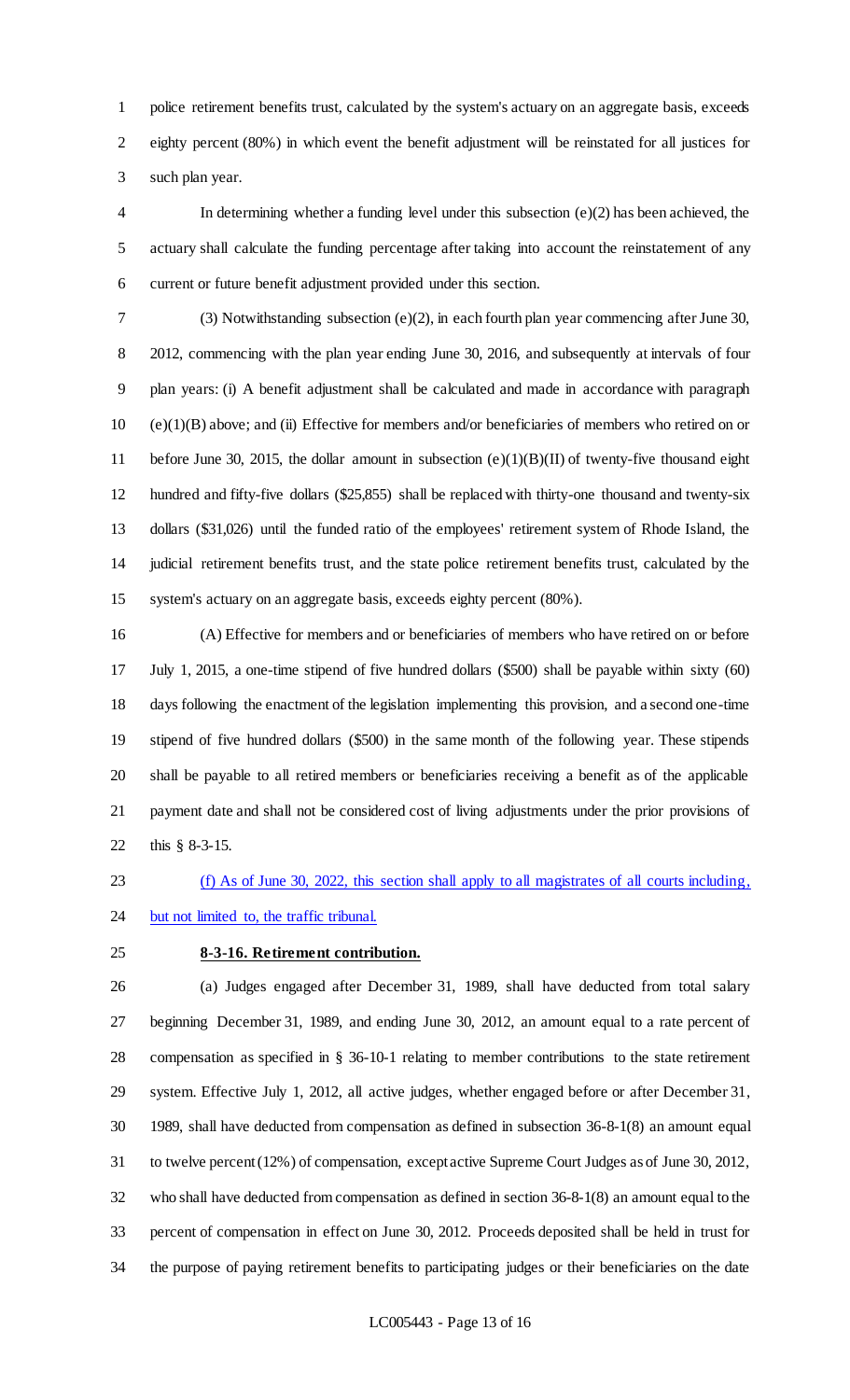contributions are withheld but no later than three (3) business days following the pay period ending in which contributions were withheld. The retirement board shall establish rules and regulations to govern the provisions of this section.

 (b) The state is required to deduct and withhold member contributions and to transmit same to the retirement system and is hereby made liable for the contribution. In addition, any amount of employee contributions actually deducted and withheld shall be deemed to be a special fund in trust for the benefit of the member and shall be transmitted to the retirement system as set forth herein. (c) A member of the judiciary who withdraws from service or ceases to be a member for any reason other than retirement, shall be paid on demand a refund consisting of the accumulated contributions standing to his or her credit in his or her individual account in the judicial retirement benefits account. Any member receiving a refund shall thereby forfeit and relinquish all accrued rights as a member of the system together with credits for total service previously granted to the member; provided, however, that if any member who has received a refund shall subsequently reenter the service and again become a member of the system, he or she shall have the privilege of restoring all money previously received or disbursed to his or her credit as refund of contributions plus regular interest for the period from the date of refund to the date of restoration. Upon the repayment of the refund as herein provided, the member shall again receive credit for the amount of total service which he or she had previously forfeited by the acceptance of the refund.

 (d) Whenever any judge dies from any cause before retirement and has no surviving spouse, domestic partner, or minor child(ren), a payment shall be made of the accumulated contributions standing to his or her credit in his or her individual account in the judicial retirement benefits account. The payment of the accumulated contributions of the judge shall be made to such person as the judge shall have nominated by written designation duly executed and filed with the retirement board, or if the judge has filed no nomination, or if the person so nominated has died, then to the estate of the deceased judge.

 (e) Effective June 30, 2022, any reference to judge in this section shall include magistrates of all courts.

### **8-3-18. Calculation of retirement benefits.**

29 For purposes of the calculation of retirement benefits, in the event that any justice or judge 30 or magistrate of the supreme court, the superior court, the family court,  $\Theta$ r the district court, or the traffic tribunal participates or acquiesces in a state shutdown or in a reduced salary or a salary deferral plan consistent with any such plan imposed upon or agreed to by other state employees, his or her annual salary shall be calculated as if he or she had not participated or acquiesced in any such shutdown or plan.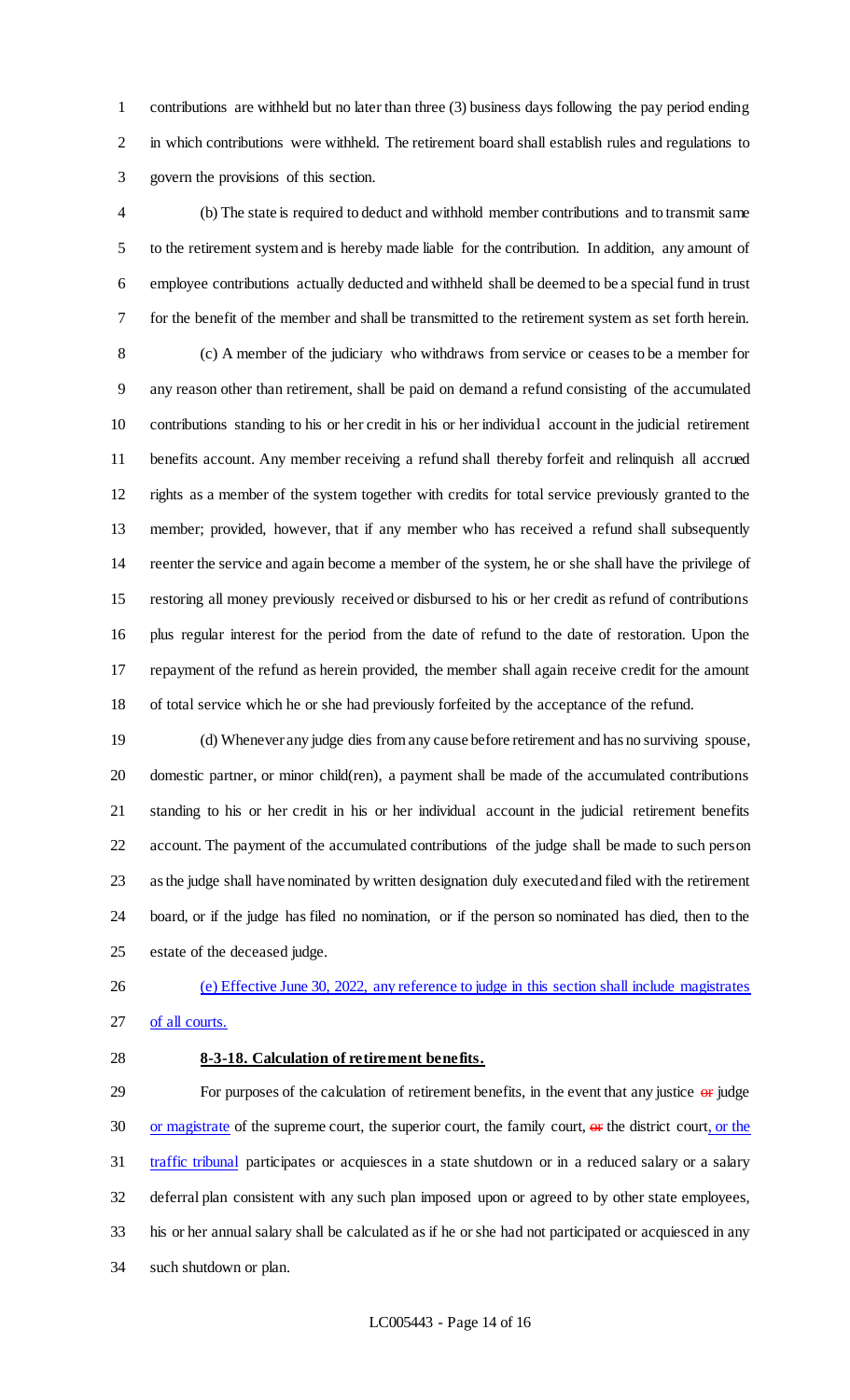======== LC005443 ========